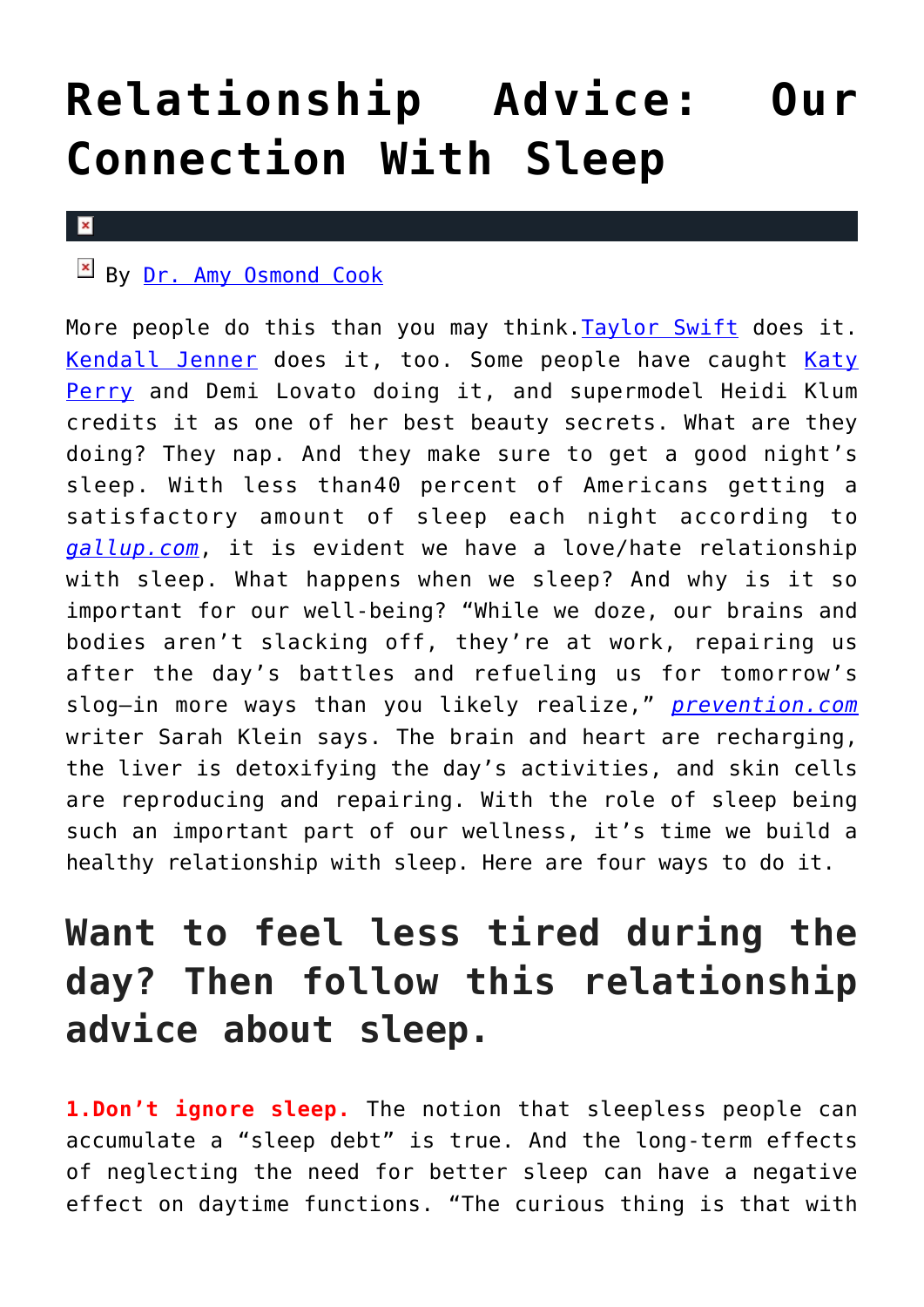sleep deprivation, you can only pay off a recent debt," Brandon Peters, M.D. says. "Fortunately, the short-term effects of sleep deprivation are quickly reversed by getting adequate rest." Although the damage from years of not sleeping may be difficult to remedy, we can start improving our sleep habits now with immediate benefits like improved motor skills, better concentration, and decision-making skills.

**Related Link:** [Relationship Advice: When The Person You Love](http://cupidspulse.com/116061/relationship-advice-person-you-love-anxiety/) [Suffers From An Anxiety Disorder](http://cupidspulse.com/116061/relationship-advice-person-you-love-anxiety/)

**2. Pampering is required.**The best way to welcome a good night's sleep is to adhere to a routine. Experts from The Mayo Clinic suggest going to bed and waking up at the same time each day. And try adding a soothing ritual like a hot bath, relaxing music, reading a good book, or dimming the lights for quiet meditation. It will help lull you into a deep sleep that will allow you to wake up energized for the next day.

**Related Link:** [Dating Advice: 4 Reasons Going Outside Your](http://cupidspulse.com/115552/dating-advice-outside-comfort-zone-good/) [Comfort Zone Is A Good Idea](http://cupidspulse.com/115552/dating-advice-outside-comfort-zone-good/)

**3. Let the process progress naturally.** Although getting seven to nine hours of sleep per night is the popular belief, some of us simply don't need that much sleep. The National Sleep Foundation conducted recent studies that place more emphasis on the way you feel rather than dictating a specific amount of time. "Pay careful attention to your mood, energy, and health after a poor night's sleep versus a good one," experts at Sleep Foundation say. "Ask yourself, 'How often do I get a good night's sleep?' Like good diet and exercise, sleep is a critical component to overall health." The National Sleep Foundation uses a series of questions to measure adequate sleep. For example, after sleeping seven hours, do you feel productive and happy? Are you overweight? Do you rely on caffeine to get you through the day? And do you feel sleepy while driving? The answers may help you better gauge how many hours your body needs to stay healthy.